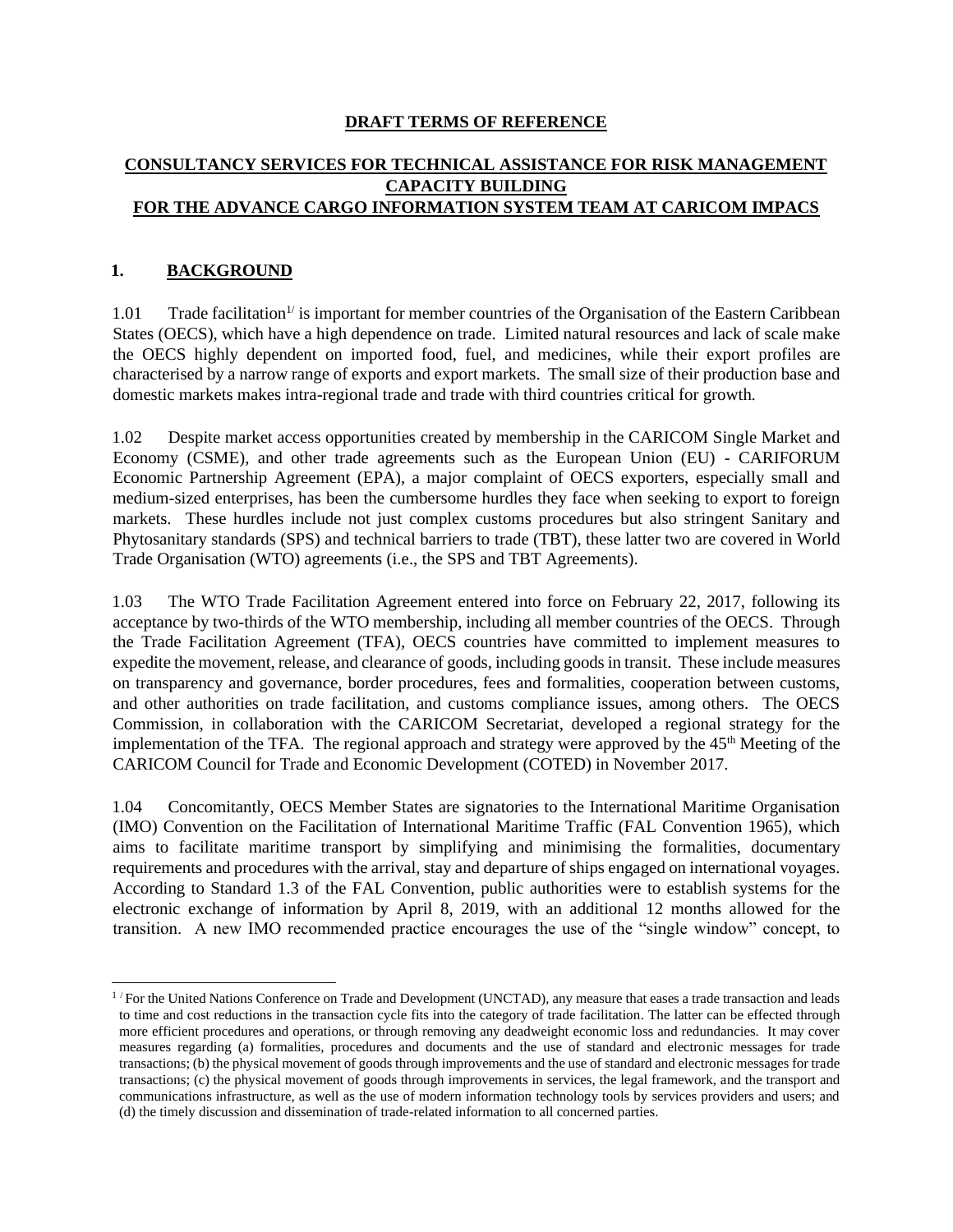enable all the information required by public authorities in connection with the arrival, stay and departure of ships, persons and cargo, to be submitted via a single portal without duplication.

1.05 Using data generated in the Doing Business 2017: Equal Opportunity for All Report by the World Bank Group, the assessment concluded that overall, the OECS Member States ranked higher compared to non-OECS members who are part of the Caribbean Community (CARICOM). The average rank for the OECS Member States is 93 compared to 106 for all CARICOM Member States. The average time to complete "Documentary Compliance" in the OECS is 36 hours for exports and 28 hours for imports, compared to 45 hours for exports and 43 hours for imports in CARICOM. Equally, the average time to complete "Border Compliance" in the OECS is 51 hours for exports and 46 hours for imports, compared to 56 hours for exports and 61 hours for imports in CARICOM.

1.06 Notwithstanding the above, the report made reference to a number of challenges which stymie trade facilitation and potentially hamper progress towards the free circulation of goods as required by the Revised Treaty of Basseterre<sup>2/</sup>:

- (a) While cargo manifests and declarations are all submitted electronically to ASYCUDA World<sup>3/</sup>, either by entering the information online or by uploading an XML file, in terms of customs' core Information Communication and Technology (ICT) functions, the submission of arrival and departure notifications are currently being done manually, and integration of this process with seaport/airport authorities varies across the OECS membership.
- (b) There are variations in the procedures for submitting arrival and departure notifications between the Member States. For example, in St. Vincent and the Grenadines carriers (or their agents) are obliged to submit notifications **24 hours before arrival and departure**. However, in Dominica, notifications for vessels must be submitted 24 hours before arrival, and notifications for flights must be submitted 15 minutes before departure in the foreign port. There is no specified timeframe for departure notifications in Dominica.
- (c) The procedures for submitting cargo manifests are also not consistent across the Region. For example, in Grenada, carriers (or their agents) are obliged to submit cargo manifests **24 hours before** arrival. However, in St. Vincent and the Grenadines, cargo manifests must be submitted **within 24** hours of arrival.
- (d) Several concerns have arisen in relation to the integration between Customs and the Port/Airport Authorities. In fact, most of the Port/Airport Authorities have their own "cargo management" systems, developed by third-party software providers. The three systems that were identified are KLEIN, which is being used in Dominica; UNITRACK, which is being used in Grenada, Saint Lucia; and ADVANTUM which is being used in St. Kitts and Nevis. Although, from a technical point of view, the systems are integrated or can be integrated, a number of business-related issues were highlighted in terms of the quality of the data being exchanged. In many cases, the Port/Airport Authorities are still

 $2/$  The Revised Treaty was signed on June 18, 2010, in Saint Lucia during the 51st Meeting of the OECS Authority. The Treaty established a single financial and economic space where goods, people, and capital, move freely creating an economic union, which is an agreement between countries where barriers to trade are reduced or removed for a single market with a customs union.

<sup>&</sup>lt;sup>3/</sup> ASYCUDA is a computerised customs management system, which covers most foreign trade procedures. The system handles manifests and customs declarations, accounting procedures, transit, and suspense procedures.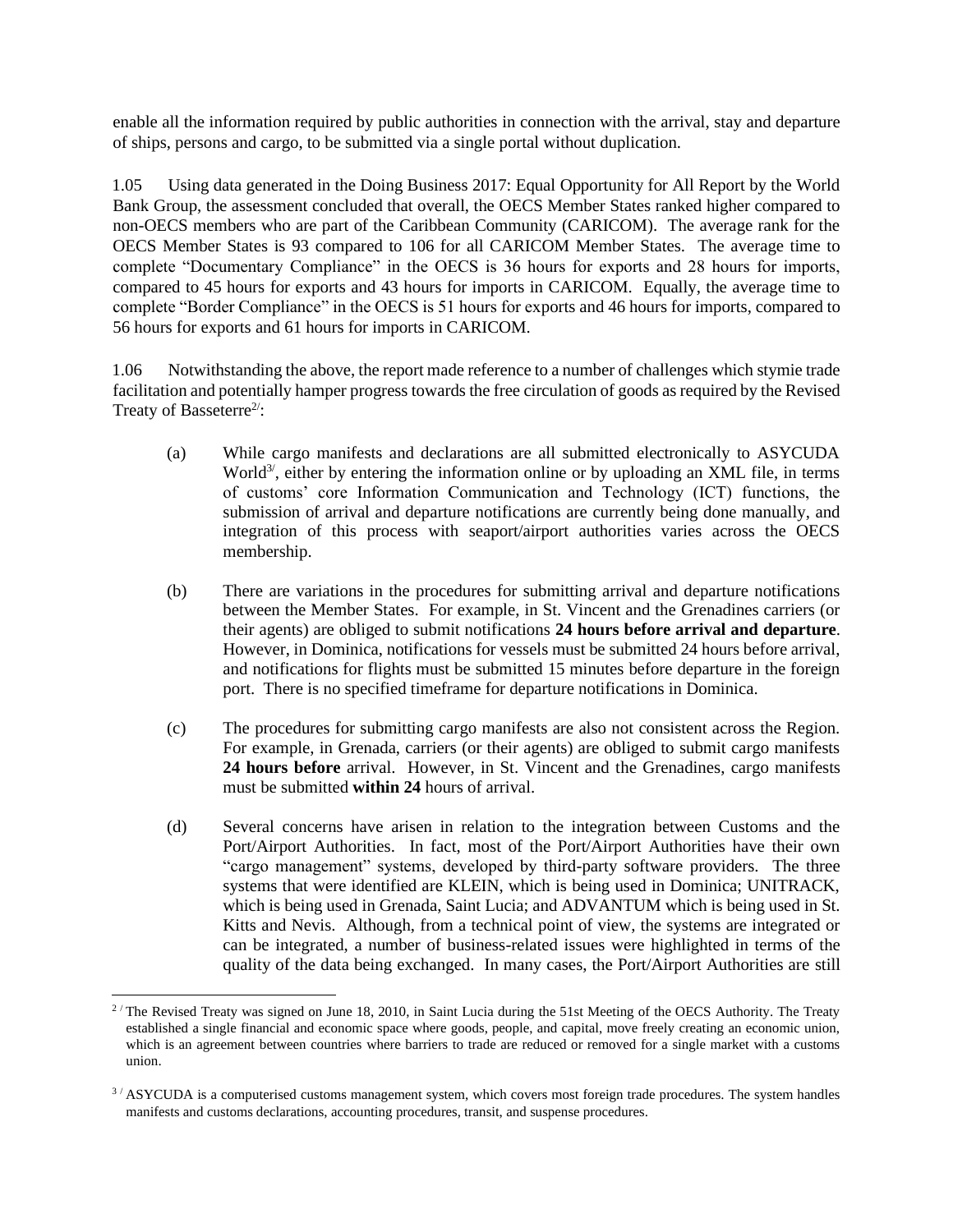asking for hard copies of the cargo manifests because; they have not received sufficient information from Customs, especially for "Less than Container Load (LCL)" containers or the weights are not accurate.

### **Advanced Cargo Information System**

1.07 In April 2008, the Thirteenth Special Conference of Heads of Government of the Caribbean Community (CARICOM) re-affirmed the Caribbean Community Standing Committees of Immigration and Customs decision that "Advanced Cargo Information System" (ACIS) will be used as the centralised processing and maintenance facility with emphasis placed on the trade consultation component, to facilitate Customs in more expedited processing of cargo, as well as for the receipt of intelligence that would be used to monitor, track and apprehend persons and shipment that may be linked to criminal activity<sup>4/</sup>.

1.08 Through funding from the 10<sup>th</sup> European Development Fund (EDF) Crime and Security Program, the CARICOM Implementing Agency for Crime and Security (IMPACS) has developed and piloted the ACIS. The information technology infrastructure is available for the implementation of Electronic Manifest Management ASYCUDA (EMMA) in participating member states. Currently, there are five countries participating in the pilot: Antigua and Barbuda, Barbados, Dominica, Grenada, and St. Vincent and the Grenadines. EMMA has been successfully receiving manifests, performing risk analysis, and submitting risk alerts to these participating member states. Six (6) Member States have the appropriate legislation enacted to enable the sharing of the ACIS data through the single window portal. The system is currently being operated by IMPACS personnel who are in turn supported by staff from the Customs Departments of Member States who are seconded to the Joint Regional Communication Centre (JRCC)<sup>5/</sup>.

### **Advanced Passenger Information System**

1.09 The Advanced Passenger Information System (APIS) was established by CARICOM pursuant to a decision of the Twenty Seventh Meeting of the Conference of Heads of Government in July 2006 and has been implemented and managed by CARICOM IMPACS. Currently, all 15 CARICOM Member States are participating in the system. The APIS, which is governed by legislation, facilitates the provision of advanced information relating to passengers and crew members of an aircraft or vessel and the sharing of the information with other States with a view to identifying the persons who may pose risks to security. This information is used to conduct screening against watch lists of crew members and passengers on aircraft and vessels that enter into, depart from, and travel within the regional space in order to provide information to assist participating countries in securing their territories.

1.10 By way of letter dated July 19, 2019, the OECS Commission submitted a request to the Bank for technical assistance (TA) to establish a Regional Maritime Single Window (MSW) in compliance with the aforementioned amendment to the FAL Convention. Given the architecture already advanced for the CARICOM APIS and the fact that some data required for the MSW is already being collected by IMPACS on behalf of participating Member States, the request was subsequently amended to reflect the establishment of the MSW using the APIS platform already in existence in all CARICOM Member States as well as to support the augmentation of the ACIS Platform to enhance OECS Member States risk management capability. During the launch of the CARIFORUM-EU EPA and CSME Standby Facility for Capacity Building in February 2020, countries were invited to consider allocating a percentage of their country allocation to assist them with meeting national level obligations including equipment, legislation,

<sup>4</sup> / [https://caricom.org/statement-issued-by-the-conference-of-heads-of-government-of-the-caribbean-community-at-its](https://caricom.org/statement-issued-by-the-conference-of-heads-of-government-of-the-caribbean-community-at-its-thirteenth-special-meeting-4-5-april-2008-trinidad-and-tobago-2/)[thirteenthspecial-meeting-4-5-april-2008-trinidad-and-tobago-2/.](https://caricom.org/statement-issued-by-the-conference-of-heads-of-government-of-the-caribbean-community-at-its-thirteenth-special-meeting-4-5-april-2008-trinidad-and-tobago-2/)

 $5/$  JRCC is a sub agency of IMPACS. It is responsible for the operations and management of the APIS and ACIS.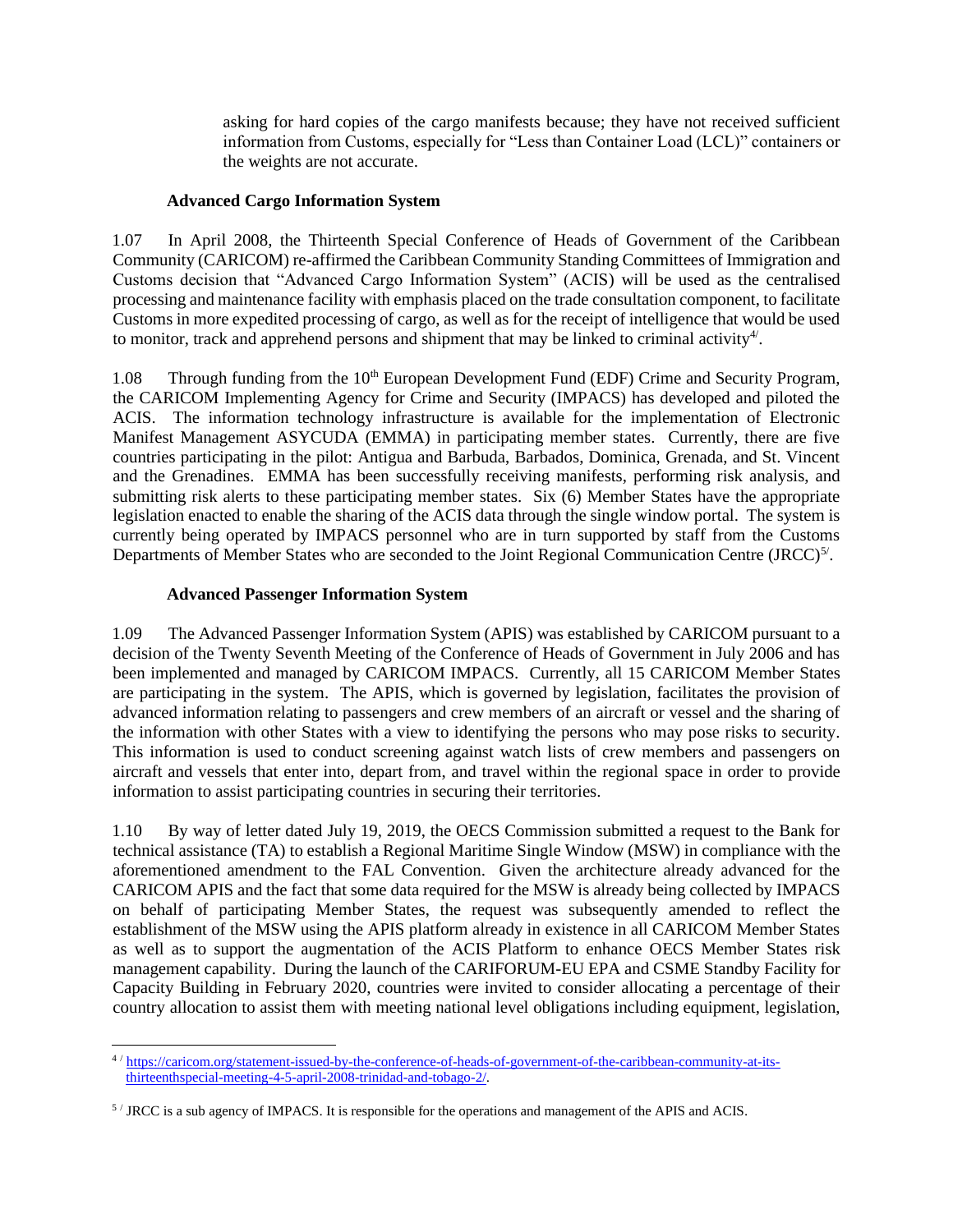and training. The following countries Grenada, Saint Lucia and St. Vincent and the Grenadines by way of a letter to the Bank requested that EUR100,000 of their Standby Facility allocation be assigned to the regional project.

# **ICT support and Business Continuity**

1.11 A critical ingredient to the success of border systems is the ability of both Member States and IMPACS to sustain and further enhance their ICT capabilities to collect and collate data from multiple sources. Additionally, they must have technologies to replicate real time data in geographically dispersed locations to facilitate business continuity in times of natural or man-made disasters at the primary data centre sites, while adhering to industry best practice and/or standards on information security. Business continuity processes should also be tested regularly to ensure that there are functional and efficient. The IMPACS Headquarters in Trinidad and Tobago currently serves as the Disaster Recovery Site for its Border Security Systems located at the JRCC in Barbados. There is also a layer of in-country redundancy to prevent a full-scale transition of systems for small failures.

1.12 Due to the Region's vulnerabilities to external threats such as natural disasters, cyberattacks, and disease outbreaks, among others business continuity is crucial. This requires operations which focus on resilience, recovery and contingency. Member States must be supported in designing critical functions and infrastructures with various disaster possibilities in mind; including redundancy strategies and adequate network backup capacity.

## **Coronavirus (COVID-19)**

1.13 At the recently convened Association of Caribbean States (ACS) Meeting of Transport Stakeholders, held in May 2020, concerns were highlighted by a number of Caribbean Port and Maritime Authorities regarding:

- (a) lack of coordination among agencies;
- (b) limited role of port health;
- (c) high overtime costs.
- (d) high agents costs; and
- (e) reduced productivity.

1.14 While these concerns pre-dated COVID-19, they have been further exacerbated by the impact of the pandemic on the transportation logistical supply chain and operations at the ports. This is most evident with regard to the consolidation of shipping lines and the impact on maritime and port-related costs. In light of these concerns raised, there is an urgent need for technological advancements/digitisation in Maritime and Port operations, such as the MSW system.

# **2. OBJECTIVES OF CONSULTANCY SERVICES**

- (a) Review and finalisation of an Organisational Framework for Managing Risk in CARICOM.
- (b) Development of a comprehensive Risk Management Plan/Strategy for participating Member States.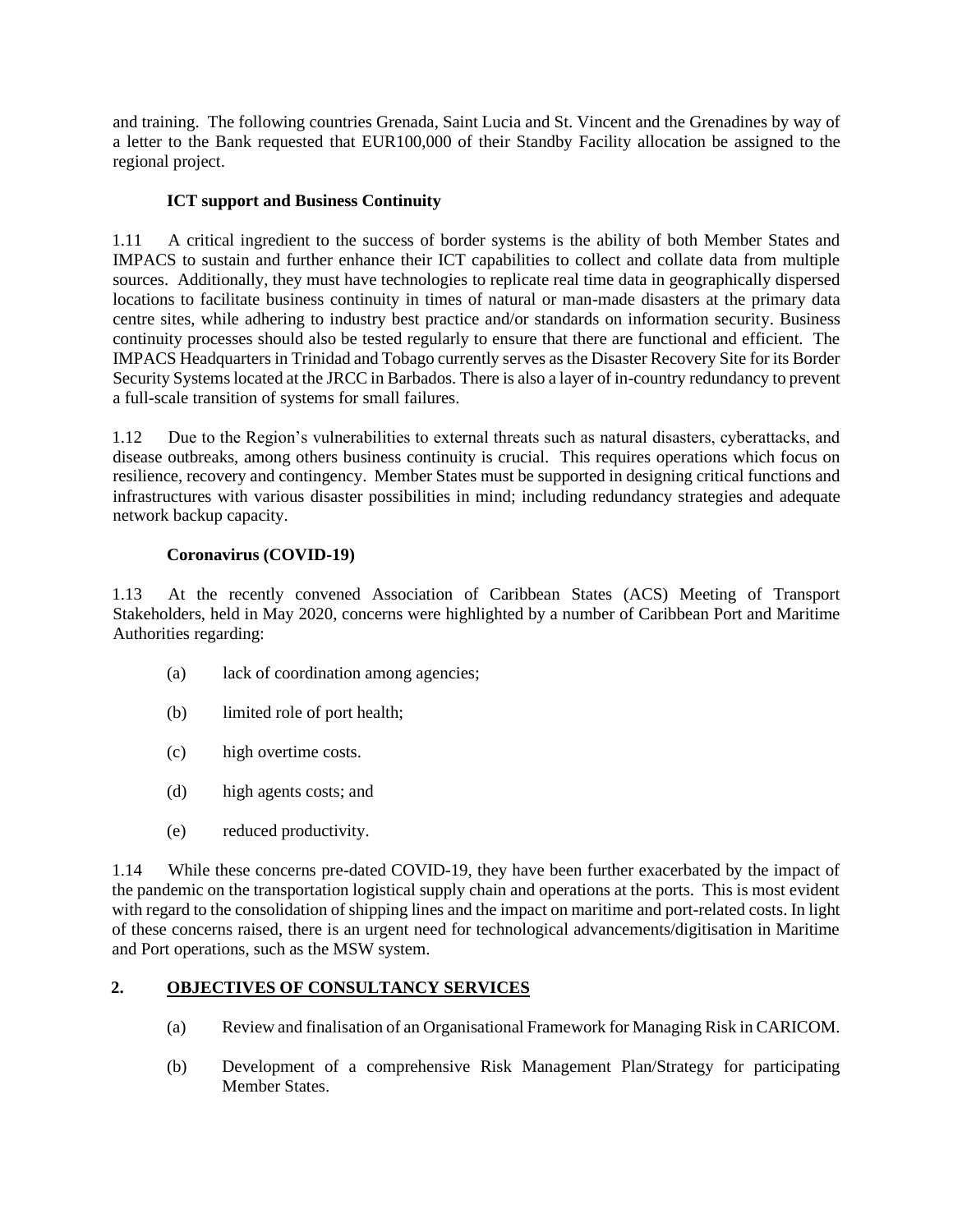(c) Review and finalisation of a comprehensive Risk Assessment/Targeting and Selectivity Manual specific to high-risk cargo/shipment.

## **3. EXPECTED OUTCOMES**

3.01 A Risk Management Framework is established at JRCC in relation to Advance Cargo Information to assist Member States' Customs Administrations in strengthening the safety and security of the Region, through adequate risk mitigation. On completion of the technical assistance IMPACS ACIS/APIS staff will be able to:

- (a) Recognise and Analyze Risks
- (b) Mine and Analyse data
- (c) Determine appropriate Risk Treatments.
- (d) Develop Trends
- (e) Identify and Develop Risk Indicators.
- (f) Develop well defined Risk Criteria.
- (g) Finalised Manuals and documentation for Risk Management

### **4. SCOPE OF SERVICES**

- 4.01 The Technical Consultant will provide technical support in the following areas:
	- (a) Risk Management Principles.
	- (b) Data Mining.
	- (c) Guidance to the JRCC in the Development of Risk Criteria
	- (d) Review of Risk Criteria developed by the JRCC based on seizure data collected from participating Member States from the commencement of ACIS operations and ensure its applicability in this current environment;
	- (e) Development of a Risk Management Strategy with accompanying implementation plan to support Risk Assessment being conducted by the JRCC in support of Member States operations
	- (f) Review and Finalisation of Draft Standard Operating Procedures (SOPs) for the collection and, management of information (seizure data, open-source data etc.).
- 4.02 The Technical Consultant will also work with IMPACS staff to undertake the following:
	- (a) Development of proper Risk Management and Selectivity process using available data sources (Open Source, Seizure Information etc.).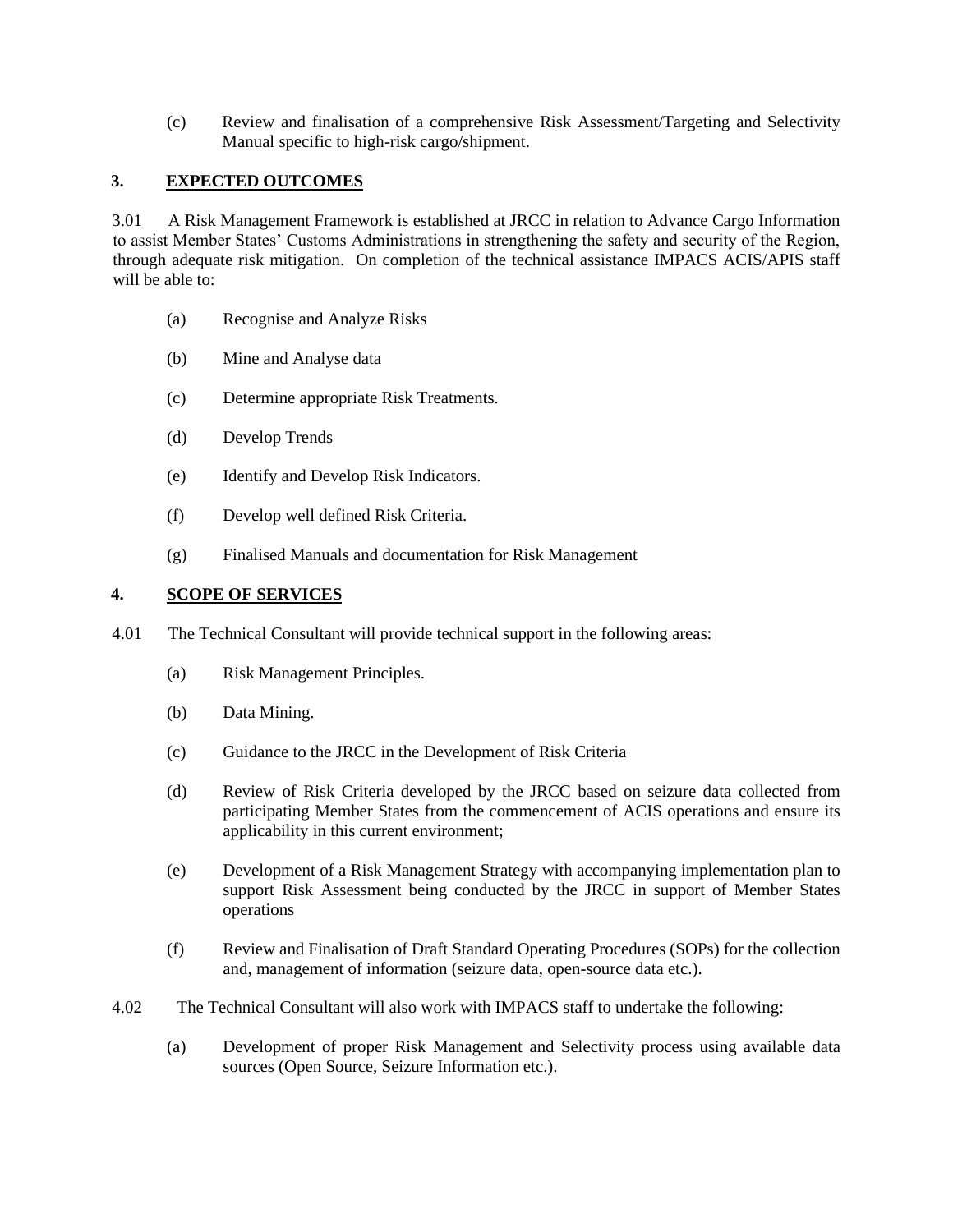- (b) Review and finalisation of draft Operational procedures for the collection of risk, seizure information and intelligence and generate relevant criteria for targeting.
- (c) Design and build a CARICOM seizure Database along with SOPs for the management, use and access of the Database.
- (d) Establish a system for Random Targeting based on emerging trends.

#### **5. REPORTING REQUIREMENTS AND DELIVERABLES**

5.01 The consultant will report to the Deputy Chief Operations Officer based at CARICOM IMPACS and will be required to submit/deliver the following:

- (a) Within one week, an Assessment Report will be submitted along with a detailed Work Plan.
- (b) Finalise the following Reports, draft SOPs and documentation and ensure they are consistent with Agency mandates.
	- (i) Strategic Plan (Draft completed to be reviewed)
	- (ii) Risk Policy (Draft completed to be reviewed)
	- (iii) Risk Guide (Draft completed to be reviewed)
	- (iv) Risk Management Training manuals specific to the application used to conduct Risk Assessment

| <b>Deliverables</b>                                                                                                            | When                                       |
|--------------------------------------------------------------------------------------------------------------------------------|--------------------------------------------|
| <b>Assessment Report</b>                                                                                                       | One week after commencement of engagement. |
| Monitoring and Evaluation Plan                                                                                                 | One week after commencement of engagement  |
| Finalised Risk Policy and Guide                                                                                                | On Completion of the Assignment            |
| Finalised ACIS Strategic Plan                                                                                                  | On Completion of the Assignment            |
| Updated list of Risk Criteria                                                                                                  | On completion of the assignment.           |
| Risk Management Training manuals specific<br>to the application used to conduct Risk<br>Assessment                             | On completion of the assignment.           |
| Finalised Risk Management Strategy and<br>$\bullet$<br>accompanying Implementation Plan                                        | On completion of the assignment.           |
| Risk Management and Selectivity procedures<br>$\bullet$<br>in keeping with the current EMMA<br>Application                     | On completion of the assignment.           |
| <b>Finalised Standard Operating Procedures</b><br>$\bullet$<br>(SOPs) for the collection, management of<br>seizure information | On completion of the assignment.           |